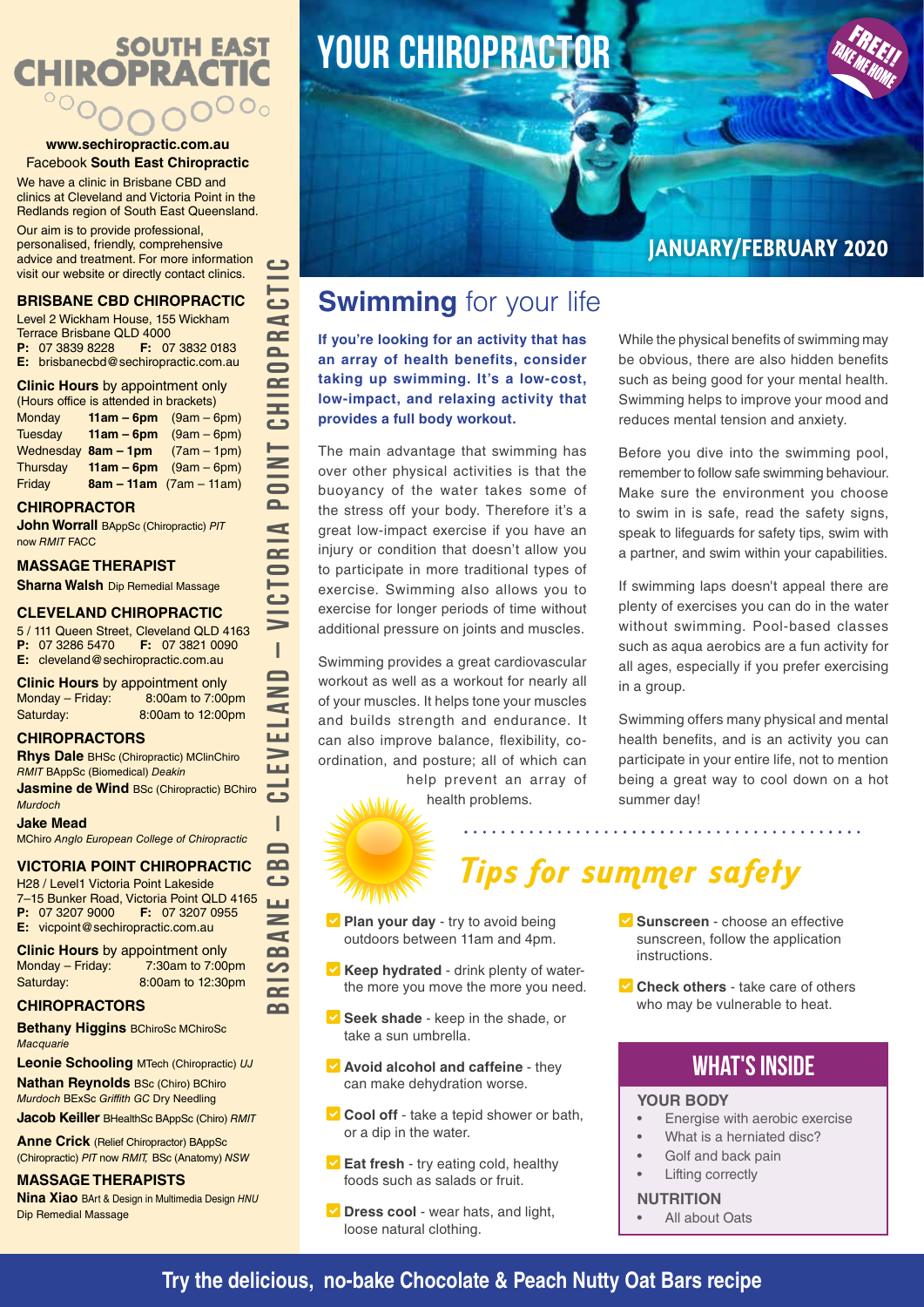### Golf and **back pain**

Golf is a very popular sport for people of all ages, but it's also one that can cause many players back pain if a few precautions aren't taken. There are some key areas that can help prevent injury.

#### **Warming up**

A proper warmup before starting your round of golf can dramatically decrease the chance of back injury. Start by walking for ten minutes to warm the muscles and joints of the body. Then perform a light stretching routine specifically targeting the hamstrings, lower back and shoulders. After stretching, a few minutes of light swinging with a club (not full golf swings), will prepare the joints and muscles for twisting. And finally, some

### Chocolate & peach nutty oat bars

*These chewy, no-bake nutty chocolate bars are delicious and easy to make - perfect for a protein snack on the go!* 

#### **INGREDIENTS**

- ¾ cup peanut butter
- 1/<sub>3</sub> cup honey
- 4 Tbsp coconut oil
- 1 tsp vanilla extract
- ¼ tsp salt
- 2¼ cups wholegrain rolled oats
- ½ cup of almonds or walnuts, chopped
- ½ cup dark chocolate chips
- ½ cup chopped dried peaches

#### **INSTRUCTIONS**

Line a 21cm square tin or glass container with baking paper.

Combine the peanut butter, honey and coconut oil in a saucepan, over medium heat. Bring to a simmer and take off the heat. Keep stirring to ensure the mixture doesn't burn.

Mix in vanilla and salt, and then add rolled oats, dried fruit and chopped nuts, and mix together. Set mixture aside for about five minutes to cool slightly before adding chocolate chips, so they keep their shape. Press mixture firmly and evenly into the container, and chill in the fridge.

Remove mixture from container, place on cutting board, and cut into bars or squares. Store in a sealed container in the fridge for up to a week.



practice shots on the driving range. Start with some easy pitch shots, then small irons before progressing to larger woods. Muscles that have been stretched gradually are much less prone to injury.

#### **Your swing**

Golf is a unilateral sport; most players swing either right or left handed. This can cause an imbalance in the muscles, ligaments, and tendons that protect the spine. These imbalances can lead to muscle tightness, muscle spasm, and even chronic pain. A simple tip to help avoid these imbalances is to take several swings with your opposite hand during your warm up and at least every other hole during the round.

Good balance, even weight distribution, and developing a correct technique for the swing can reduce stress to your lower back. When you first start to play golf it's

advisable to take lessons or advice from a sport professional to help you achieve the correct posture.

#### **Strength training**

Strength training is sometimes overlooked by many golfers, or not considered very important, but it should be performed by all golfers. Be sure to focus on core strengthening exercises. Planks, cat-cow yoga poses, push-ups, and body weight squats are all simple, effective ways to start a core strengthening routine with no weights or gym membership needed. Of course a good weightlifting and/or yoga routine can help take your core fitness (and golf swing) to a new level.

If your technique has you missing rounds of golf due to nagging back pain, consult your chiropractor. Take care of your body and your golf handicap might just benefit as well!

### Energise with **aerobic exercise**

We know that those who exercise and follow sensible healthy lifestyles live longer, healthier lives. More specifically, aerobic exercise is great for improving overall body function, stamina and fitness, but many people are unsure what it involves and how much to do.

#### **What is aerobic exercise?**

Sustained, low to moderate intensity exercise such as brisk walking, swimming, jogging, cycling, dancing, or any other activity comprising continuous energetic movement is known as 'aerobic' exercise. This means that it triggers the body's oxygen use in the muscles to generate energy and burn calories.

#### **How much should I exercise?**

It depends on your starting point; if you currently do little exercise, start off gradually and progress towards an optimal exercise regime. Going straight from sedentary to serious sustained exercise can increase your risk of injury, or just prove so difficult and unenjoyable that you give up. It's hard to say how much to exercise exactly; some health authorities recommend around three hours per week, spread out over several days. It's okay to adapt the length and intensity of the exercise to suit your ability.

Any increase in your fitness level is a good thing; so be guided by your body, and gradually build-up the amount of aerobic exercise you do until you're comfortable with your fitness and schedule.

#### **Is it good for me?**

Regular aerobic exercise is a great way to stay in shape and excellent for improving cardiovascular function—the health of the heart and blood vessels. If you're looking to build significant muscle mass however, aerobic exercise will need to be supplemented with high intensity exercise like weight training.

Aerobic exercise is achievable for many people as it can be adapted to suit most levels of ability and mobility; plus it can be a social activity. Many people find it easier and more enjoyable to exercise with a friend or in a group, and physical activity and socialising are both linked to good mental health.

If you have a specific health condition that might be affected by a sudden change in activity, remember to consult your health professional before you start.

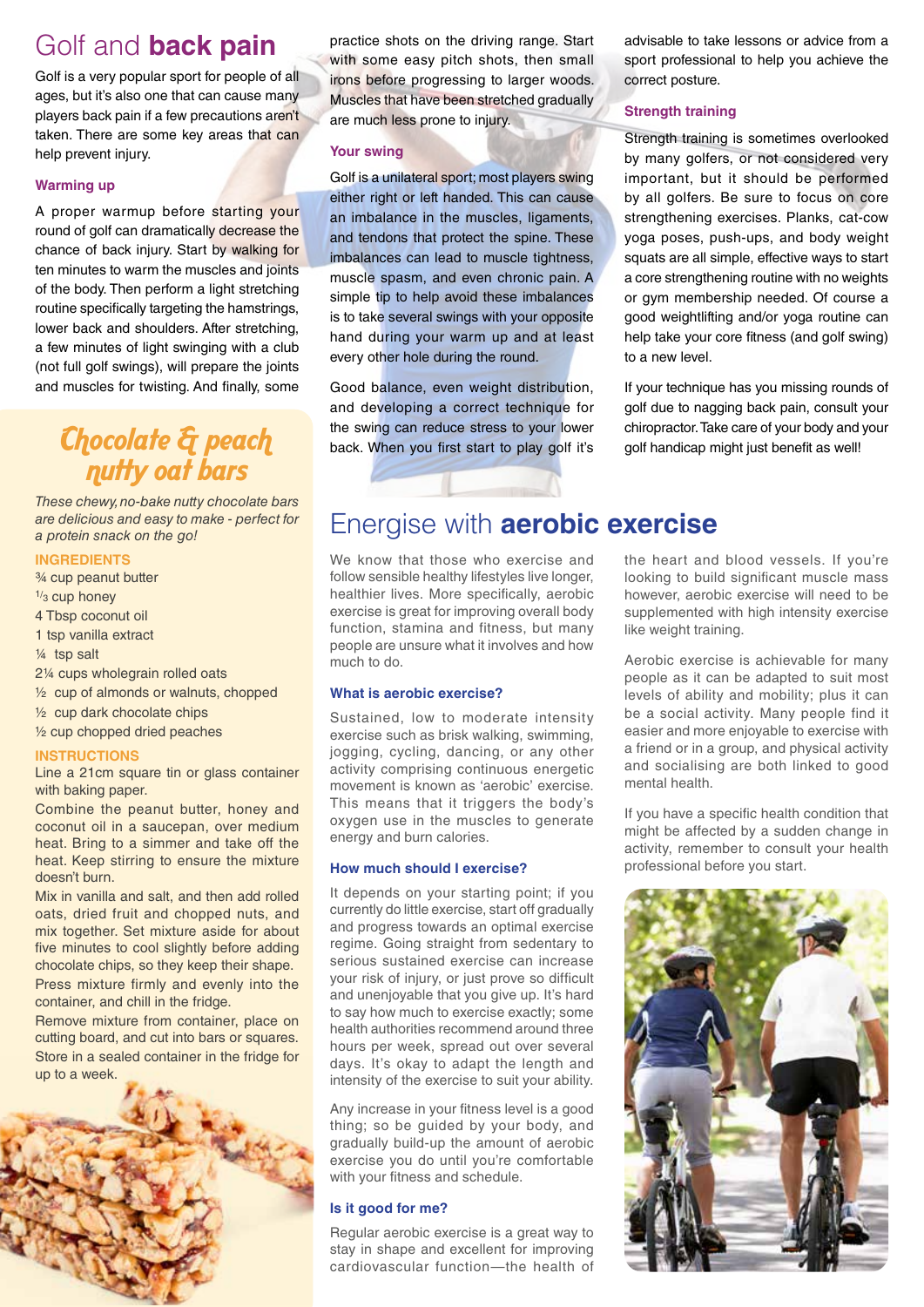### What is a **herniated disc**?

One of the most often misunderstood conditions, and a frequently asked health question is "what is a herniated disc?" It's a common condition which commonly occurs in the lower part of the spine and is often referred to as a ''slipped disc''.

Between each vertebra in the spine lies a spinal disc. These spinal discs have three main functions. They

- act as ligaments to help hold the vertebrae together.
- provide slight mobility in the spine.
- act as shock absorbers for the daily stresses the body is put under.

Each spinal disc has a semi-liquid or jellylike centre surrounded by cartilage. This cartilage is arranged in rings, similar to the inside of a tree when you cut it in half.

When a disc is herniated, the "jelly" in the centre breaks through the cartilage rings and forms a "bulge" or "herniation" on the outside of the disc. This herniation can cause major health issues by putting pressure on the adiacent spinal nerves. causing pain and possible dysfunction of the organs that the nerves control.

Disc herniation is usually caused by an injury of some sort such as a car accident,

overuse as a result of repetitive movement over time, or even just by lifting incorrectly.

There are several risk factors that can increase the likelihood of someone having a herniated spinal disc. These include smoking, lack of exercise, sitting for long periods, and being overweight. Spinal discs can also lose some of their water as a person ages, which makes the discs less supple and more prone to cracking.

Symptoms related to a herniated disc vary. Some people can experience slight localised pain, while others experience severe shooting pain into the arms or legs. Organ dysfunction can also occur in some individuals, as a result of pressure on the nerves that control the organ.

Appropriate treatment of a disc herniation will only be recommended after an examination. Your chiropractor

### WORD SEARCH

V F O T NWF C A R T I L AGE TWMG Z DC P I VGK ZW QG E X E RC I S E EGR B HWD VO J T T QG T J K R P D VYKGNZ TNB I CORF F ZDHORCRH I VDXETX X U T YWBUX VRXOY E Z AO Z D E X PNS L ZWRN K B A K T RCN YRCEWX J QSGOECUE EDBGZ UNO DD V Y J I Z R E L I B T K I AWT AOEG F YQQ Z TGC J I WH Z YQGQBO J CRCXHCY Y T E I XNA S SX Z I BWU V CON S T I P A T I ON I N S S S E N T I FOGR J L SFSUDQ I VATUDDSBCGRL J SNUSGPYM NMYXDVKUQBGEOCKTMYUNFPM I XERBRX H F BMVCMMP A X SCD PNR S T AM I N A T Q I I A I DTS I L SMTOCEUAYQETCS I DCTHBXH I TE I J L F A C I Z T V V NRU YME L D I ORG I GYWHN Y B Z H P GWNG AWA S D H N A N L OR E T S E L OH C E O V L SABQRXS J RC I MNGDNSUREVVQHYBDB N Y Z WW L C D S G Z R O E V I O H J O I H O N R F X R E P EYKSAVNO I I SEVV J LNECNAL ABM I HVSM GMUOWY K E U X X E A J V A S T X RO Y E T G Z QR L G YAT XVOENMNCNSUFMF BORR L J QXCOG J B X T X P I SWB I L R E CCC I BOR E A Y I S E L C S UM O A R B E T R E V A S S UWD B PMY URN I Q V CH DG E K KWBD J T H I R Z S L O J E YHHU Z I NCA I NEG Z AW A O E O B MW E R X A B U V T K N V H I O E O T B M J M VBBGRO I B J T TCRLHPSAT ZXXECUEEAYO W T Q P Q J I B O AWWN O K Y R T I G O R X Z A G F G J C XGPQXDGF E LQ J F PVXQFDNCHKGGRZOMD FRCPCNP I L I HAMSTR I NGSRXNVUEXDVH I MB FHME J J N L H I EQF T L HE Z ERCMNPDT J QP J NOQXPXUYMRRASEUP FUFHYUE ZWZR

is trained and qualified to provide professional health advice on suitable treatment options.

Although damage to the disc may heal, often the disc does not return to its full original strength. As a result, many people experience recurring back injuries even while lifting a light object or simply bending over. It can often end in a more serious herniation as a result.

Many things can be done to avoid disc herniation or prevent a recurrence of an existing herniation. Core strength and flexibility are at the top of this list. Yoga, strengthening exercises, swimming, and walking all help maintain good core strength and flexibility. It's also very important to maintain correct posture when carrying out daily tasks.

An active lifestyle and a healthy diet can directly impact the health of your spine and decrease the chance of a disc herniation occurring. Seek advice from your chiropractor about concerns or symptoms you have that might be related.

> SEDENTARY **MUSCLES** AEROBIC **EXERCISE** CHOLESTEROL POTASSIUM CONSTIPATION **FIBRE** HAMSTRINGS **HERNIATED** DISC<sub>0</sub> LIGAMENTS DISC UNILATERAL SPASM CARTILAGE **VERTEBRA** POSTURE ANXIETY MOOD **SUNSCREEN STAMINA** STAMINA **ENERGETIC** ENER<br>ZINC **EINC<br>PROTEIN**  $\overline{a}$ IMBALANCE TENDONS TENDONS CARDIOVASCULAR **OXYGEN**